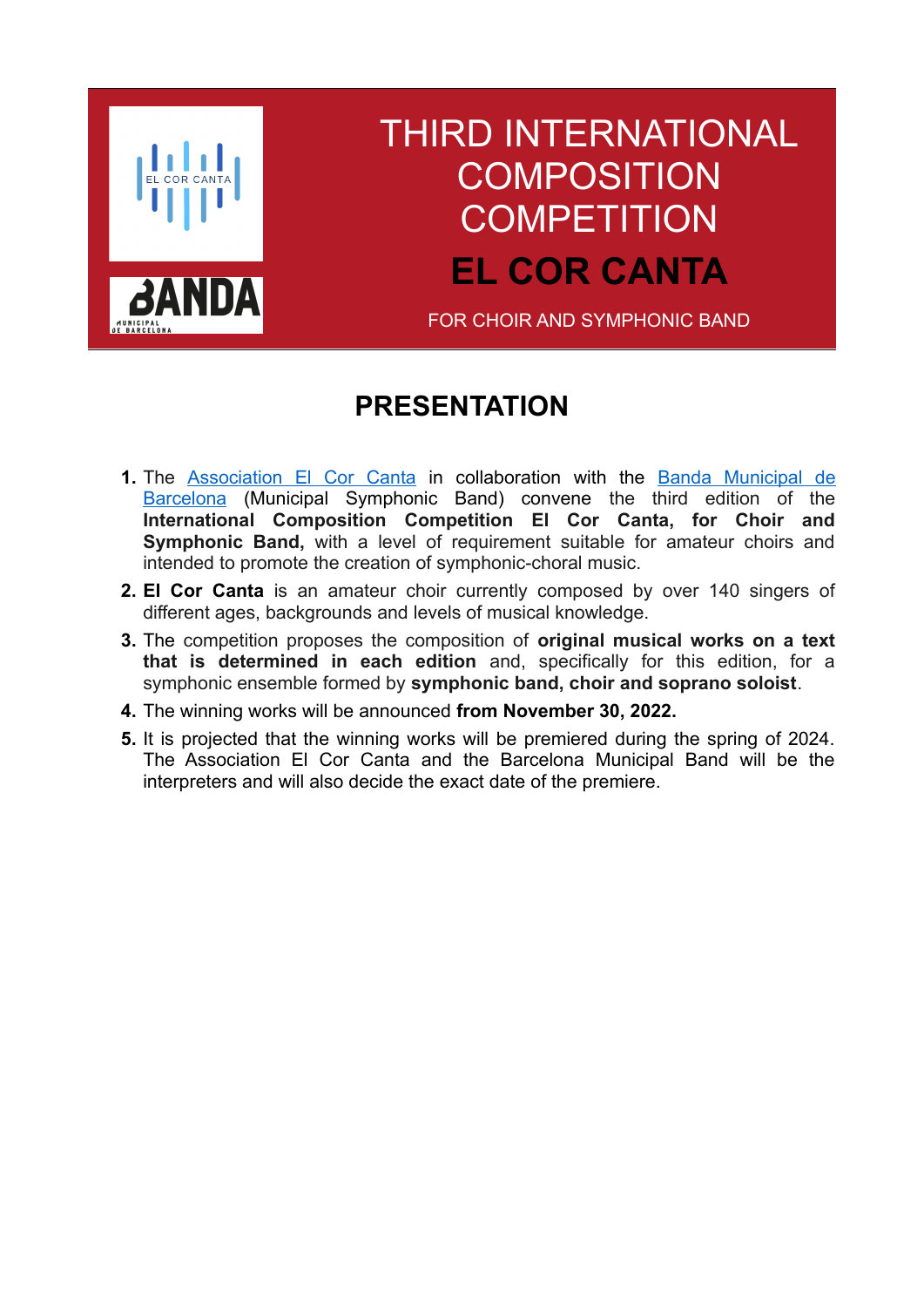# <span id="page-1-0"></span>**RULES**

**Table of Contents**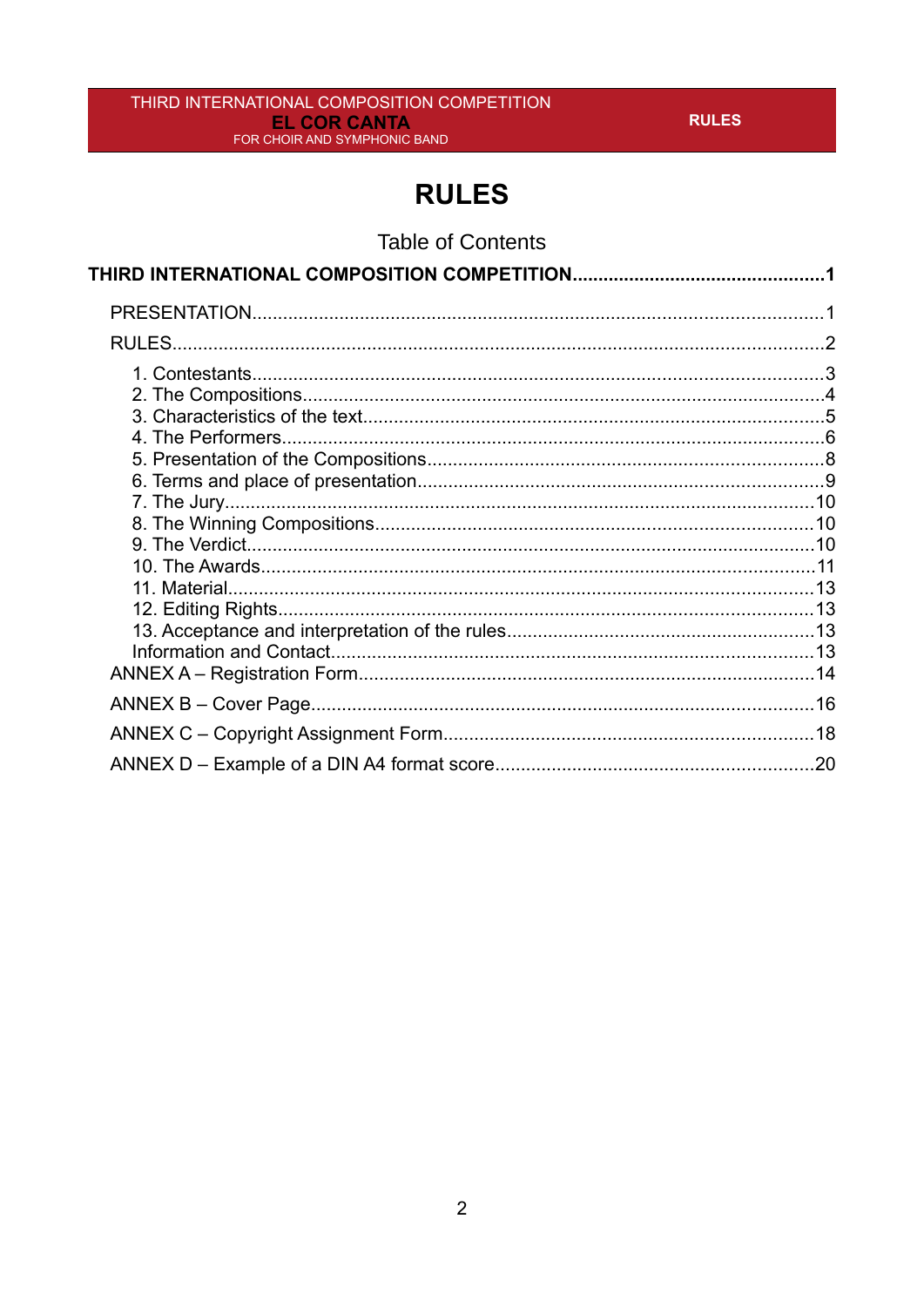#### <span id="page-2-0"></span>**1. Contestants**

**There are 2 categories for the compositions' registration, both free of fees.**

**1.1The International Composition Competition for Choir and Symphonic Band El Cor Canta** is completely open, without any restrictions of participants' age or origin. There are no registration fees.

#### **1.2 Categories:**

- **Professionals** Participants born before 01/01/1988.
- **Young Composers** Participants born after 31/12/1987.

**1.3 The contestants in the Young Composers category**, may also opt for the Professionals category prizes; in this case, they should specify in the registration form in which category the work presented is to be registered.

**1.4** The winners from the Second International Composition Competition El Cor Canta cannot participate in this edition.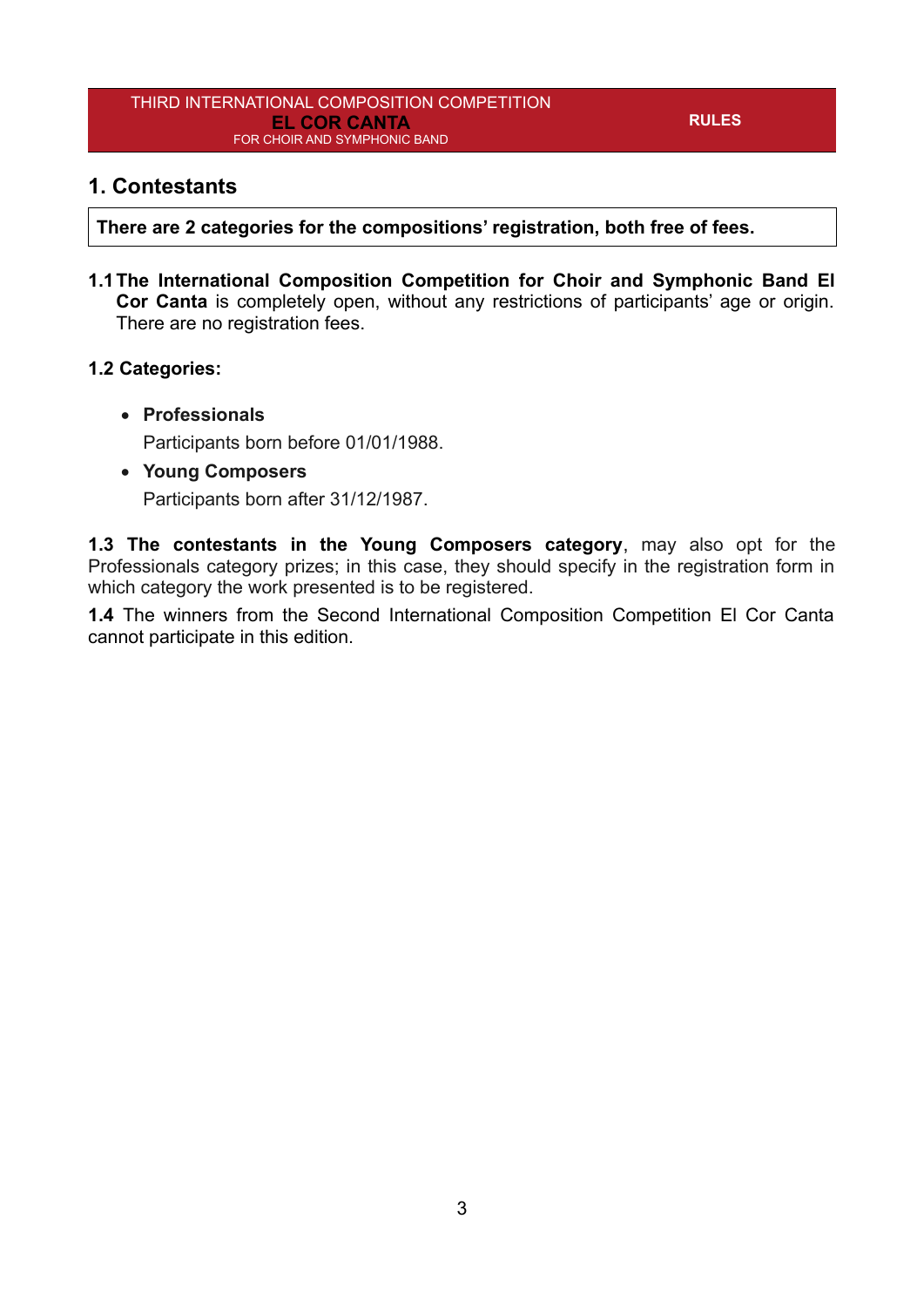## <span id="page-3-0"></span>**2. The Compositions**

A composition may be presented **in only 1 of the 2 categories** and must be based on **copyright-free texts**.

**2.1 The musical works submitted in both categories** must be compositions of symphonic-choral music following the basic characteristics detailed below, which will be further explained in section "[4. The Performers](#page-5-0)":

- **1.** The Composition has to be written for
	- **a.** The professional symphonic band proposed in section "[4. The Performers](#page-5-0)"
	- **b.** A professional soprano soloist; and
	- **c.** An amateur mixed choir which must be the **main protagonist of the musical work.**
- **2.** Maximum estimated duration of the composition:
	- **a. Professional Category**: 15 minutes (+/- 2 minutes)
	- **b. Young Composers Category:** 10 minutes (+/- 2 minutes)
- **3.** More than one musical work may be submitted.
- **4. A composition can be submitted in only one of the two categories.**

**2.2 The submitted works** must be original compositions, not previously premiered nor been awarded in any other competition. Adaptations or versions of existing works by the same composers that have already been premiered or published will not be accepted.

**2.3 Musical style** is discretionary.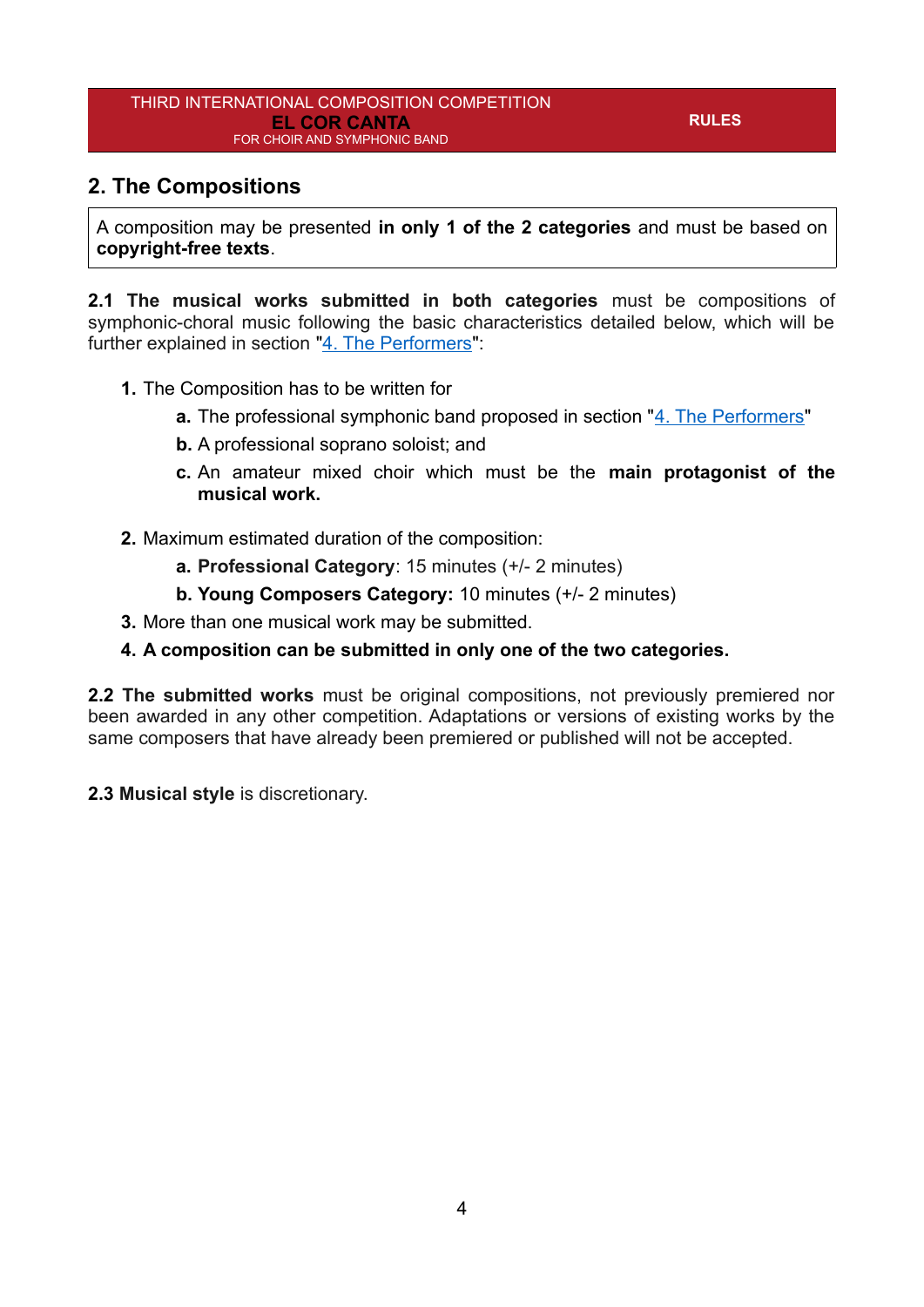#### <span id="page-4-0"></span>**3. Characteristics of the text**

The text of the composition will be based on the poetic work of a Catalan, Valencian, or Balearic woman poet. It will be copyright-free. It must be written originally in Catalan or in any of its variants or dialects. Translated texts will not be admitted. It can be based on a single poem or a collection of them of the chosen woman poet, as the composer wishes.

**3.1 If the text used is not copyright-free,** it must be specified on the registration form and, in addition, [Annex C](#page-17-0) must be attached (the copyright assignment document found at the end of this document).

If, on the contrary, the text is a copyrighted poetic work, the rights will be assumed and will be borne by the competing composer, El Cor Canta assuming no liability.

**3.2 Current regulations:** "*The copyrights in Spain shall be in force during the life of the author plus 80 years after his or her death or declaration of death for authors who die before 8th December 1987 and up to 70 years for those who die after this date*."

> *Catalan National Library* [online] [date of consultation: 7 November 2020] Available at*:* <https://www.bnc.cat/Professionals/Propietat-intel-lectual>

For more information about the current legislation about copyrights, please see:

• [Biblioteca de Catalunya](https://www.bnc.cat/Professionals/Propietat-intel-lectual) [<https://www.bnc.cat/Professionals/Propietat-intel-lectual](https://www.bnc.cat/Professionals/Propietat-intel-lectual)>

**3.3 Proposal of women poets:** This edition **proposes a set of women poets** with whom or with whose heirs we have spoken, and who have accepted that their work can be set to music. The following **list is for guidance only** and is offered to facilitate the choosing of a work of poetry:

- Joana Raspall i Juanola (1913-2013)
- Montserrat Abelló i Soler (1918-2014)
- Marta Pessarrodona i Artigues (1941)
- Maria-Mercè Marçal i Serra (1952-1988)

Choosing or not a text from any of the poetic works from the above-listed women poets **will not influence the evaluation of the jury**.

**It is the responsibility of the composer to request the express permission** of the woman poet or her heirs and to negotiate with them the conditions of the assignment of the rights.

You can request the contact of the rights holder by writing to [concurscomposicio@elcorcanta.cat](mailto:concurscomposicio@elcorcanta.cat) and asking for the corresponding author.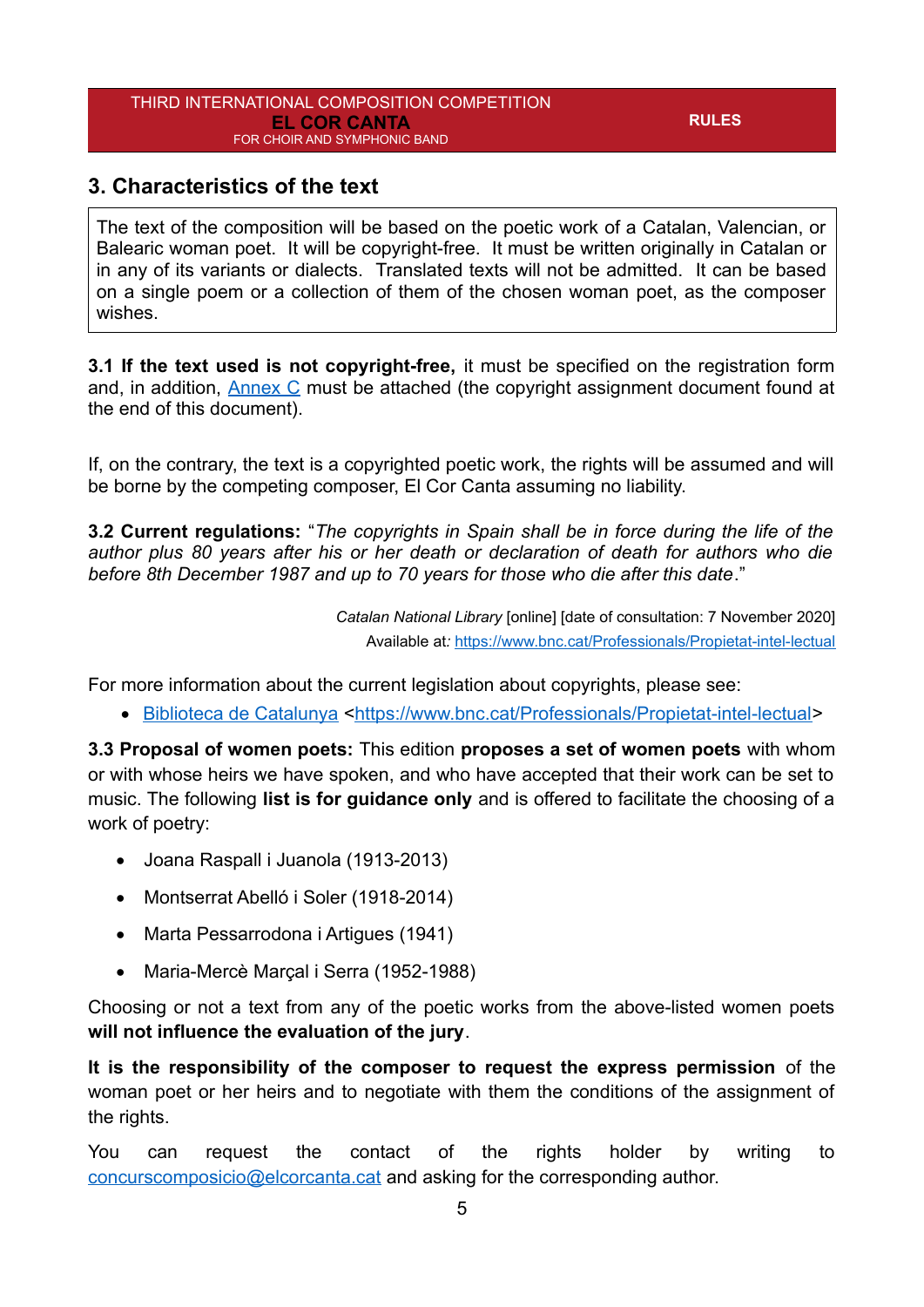## <span id="page-5-0"></span>**4. The Performers**

Works must be scored for:

#### **Symphonic Band + Soprano Soloist + Choir (SATB)**

**4.1** Performers of the Symphonic Band should include:

| 1. Woodwinds                                                                                                                                                                                                                                                                                                                                                      | 2. Brass                                                                                                                                                                                                                                         |
|-------------------------------------------------------------------------------------------------------------------------------------------------------------------------------------------------------------------------------------------------------------------------------------------------------------------------------------------------------------------|--------------------------------------------------------------------------------------------------------------------------------------------------------------------------------------------------------------------------------------------------|
| <b>a.</b> Flutes<br>flute 1<br>i. I<br>ii. flute 2<br>iii. flute 3/piccolo<br><b>b.</b> Oboes<br>oboe 1<br>i. I<br>ii. oboe 2                                                                                                                                                                                                                                     | a. Horns<br>i. horn $1$<br>ii. horn 2<br>iii. horn 3<br>iv. horn 4<br><b>b.</b> Trumpets and/or fiscorns (bass<br>flugelhorn in C)                                                                                                               |
| iii. oboe 3/English horn<br>c. Clarinets<br>Eb clarinet<br>i. I<br>ii. clarinet 1<br>iii. clarinet 2<br>iv. clarinet 3<br>v. alto clarinet<br>vi. bass clarinet<br>d. Saxophones<br>alto saxophone 1<br>i.<br>ii. alto saxophone 2<br>iii. tenor saxophone 1<br>iv. tenor saxophone 2<br>v. baritone saxophone<br>e. Bassoons<br>bassoon 1<br>L.<br>ii. bassoon 2 | i. trumpet 1<br>ii. trumpet 2<br>iii. trumpet 3<br>iv. fiscorn (bass flugelhorn) 1<br>v. fiscorn (bass flugelhorn) 2<br>c. Trombones<br>trombone 1<br>i. I<br>ii. trombone 2<br>iii. trombone 3<br>iv. bass trombone-<br>d. Euphonium<br>e. Tuba |
| 3. Double bass                                                                                                                                                                                                                                                                                                                                                    |                                                                                                                                                                                                                                                  |
| 4. Percussion                                                                                                                                                                                                                                                                                                                                                     |                                                                                                                                                                                                                                                  |
| i. timpani<br>ii. 4-5 percussionists                                                                                                                                                                                                                                                                                                                              |                                                                                                                                                                                                                                                  |
| <b>5. Optional Instruments</b>                                                                                                                                                                                                                                                                                                                                    |                                                                                                                                                                                                                                                  |
| i. contrabass clarinet<br>ii. soprano saxophone<br>iii. contrabassoon<br>iv. harp                                                                                                                                                                                                                                                                                 |                                                                                                                                                                                                                                                  |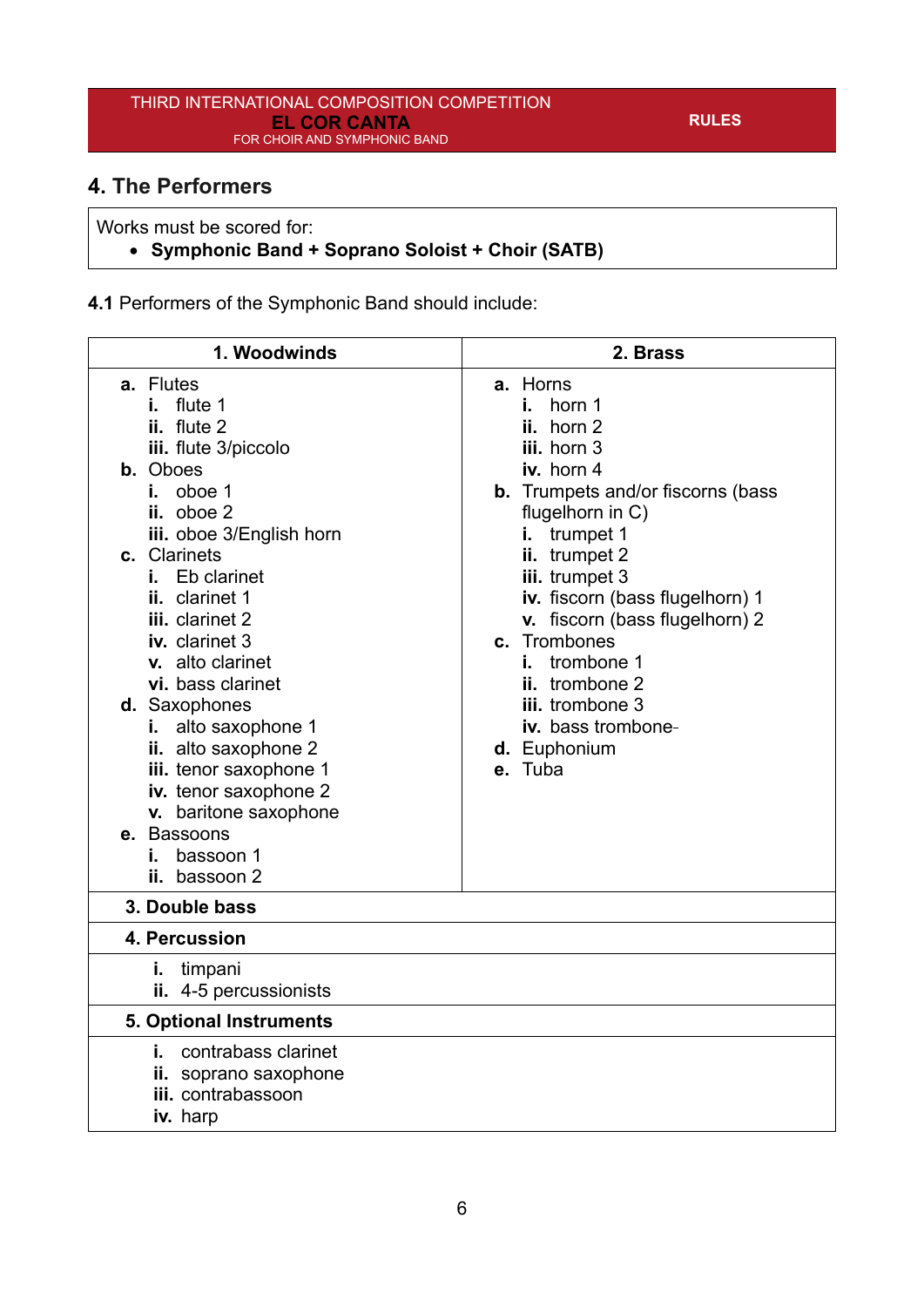**RULES**

#### **4.2 Soloist**: Soprano

**4.3The choir's characteristics** are as follows:

- **1.** It must be the principal protagonist of the work.
- **2.** It must be made up of the traditional SATB configuration.
- **3.** The choir that will premiere the winning work is currently made up of 140 nonprofessional singers divided into SATB, aged between 35 and 75 years, with choral experience.

**4.4** It is essential that the works presented are appropriate to the **characteristics of vocal and technical training** listed below:

- **1.** *Tessitura*:
	- **a.** Soprano: from **C**3 to **A**4
	- **b.** Alto: from **G**2 to **E**4
	- **c.** Tenor: from **C**2 to **G**3
	- **d.** Bass: from **F**1 to **E**3
- **2.** Divisi: There may be occasional divisi, up to two voices per section.
- **3.** The musical treatment of the voices, voice leading, and reference points that will facilitate the successful rehearsal and execution of the submitted works will be greatly valued. It must be kept in mind that the work should be of an average difficulty. By way of reference, a few examples of the numbers interpreted by the choir in their previous concerts are attached in appendix D. An example of a work performed by the choir is attached in Annex D.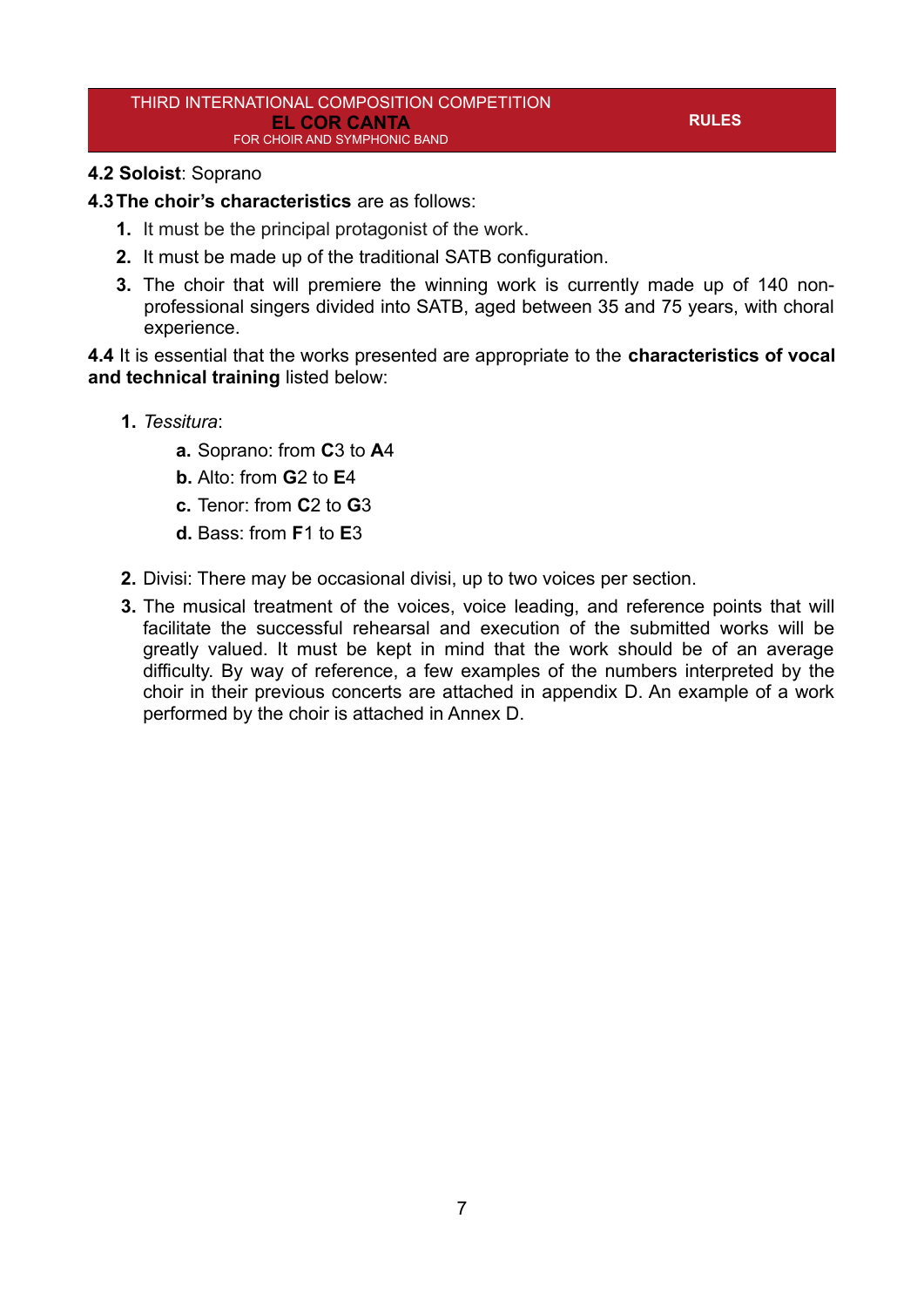### <span id="page-7-0"></span>**5. Presentation of the Compositions**

Material to be submitted:

- **Registration form** ([annex A](#page-13-0)) in **PDF format**
- **Curriculum** in **PDF format**
- **Score** in **PDF format**
- Audio recording in **MP3 format** (produced from MIDI files and sources)
- In addition, a reduced version for piano can be sent (it will be mandatory if the work is the winner of the competition)

**5.1 The material to be submitted** must comply with the following specifications:

- **1. Registration Form** attached at the end of these rules in [annex A](#page-13-0). It must be submitted **in PDF format** with the author's pseudonym as the file name. It must be signed and filled in with all the information about the work and the personal data requested.
- **2. Curriculum in PDF format** describing the composer's professional trajectory and training.
- **3. Score** in **PDF format** with the following characteristics and contents:
	- **a. Size:** from the documents received a copy will be made bound in DIN-A4 (vertical display).
	- **b. Legibility:** the pages must be numbered, legible, clear, and free of ambiguities and amendments.
	- **c. Cover Page:** must include the template which can be found at the end of this document in [annex B](#page-15-0) with the pseudonym, the title of the work, the category in which it is presented, the date and the duration of the musical work.
	- **d. 1 st page:** the orchestration must be specified
	- **e. 2 nd page:** to be left blank
	- **f. 3 rd and 4th pages:** the text used in the composition. If two pages are not needed, the fourth page should be left blank.
	- **g. 5 th and following pages:** the score of the submitted composition. An example can be found at the end of this document in [annex D](#page-19-0)
	- **h.** No reference or clue may be included in the document which would allow the jury to guess the author of the musical work.
	- **i.** Failure to comply with these specifications could cause the disqualification of the submission.
	- **j.** The jury may, exceptionally, accept a musical work that does not comply with one of these specifications.
- **4.** An **MP3 audio file** of the score's contents. The jury will keep in mind that it is merely a reference, taking into consideration its limitations regarding sound and the interpretation of the composition.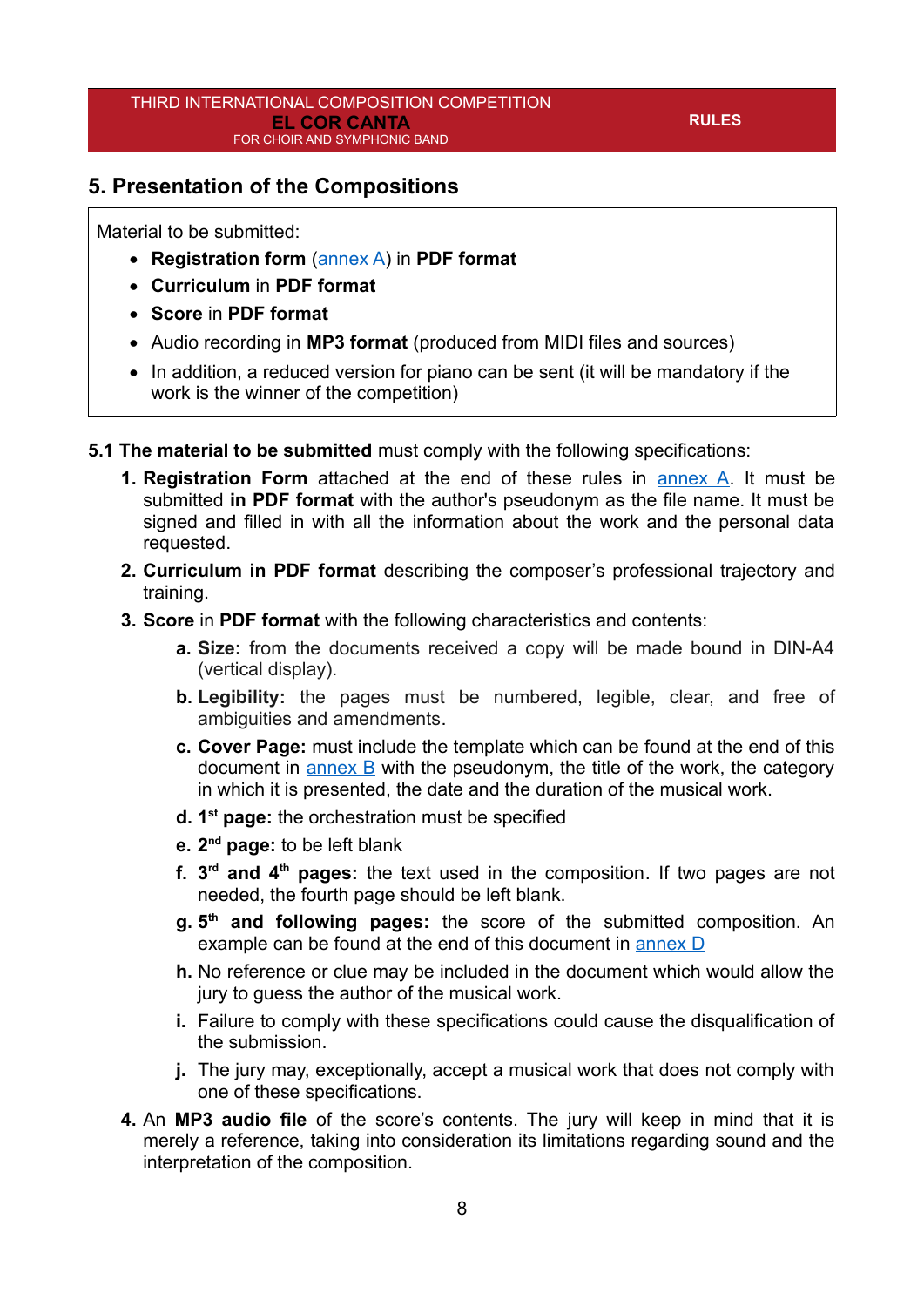## <span id="page-8-0"></span>**6. Terms and place of presentation**

**6.1** The deadline for submission of works is 31st October 2022 at midnight CET.

**6.2 Only works submitted in digital format** (PDF and MP3 files) will be accepted, considering the following:

• It has to be sent to the following email address:

#### [concurscomposicio@elcorcanta.cat](mailto:concurscomposicio@elcorcanta.cat)

- In the subject field, please indicate the pseudonym of the composer. Anonymity before the jury will be guaranteed.
- Applications such as *Wetransfer* may be used if the volume of the files makes them too large to be sent via email. The sender accepts the responsibility for the proper delivery of the material via 3rd parties. El Cor Canta accepts no responsibility for the use made of the material, its privacy policies or the security offered by said 3rd parties.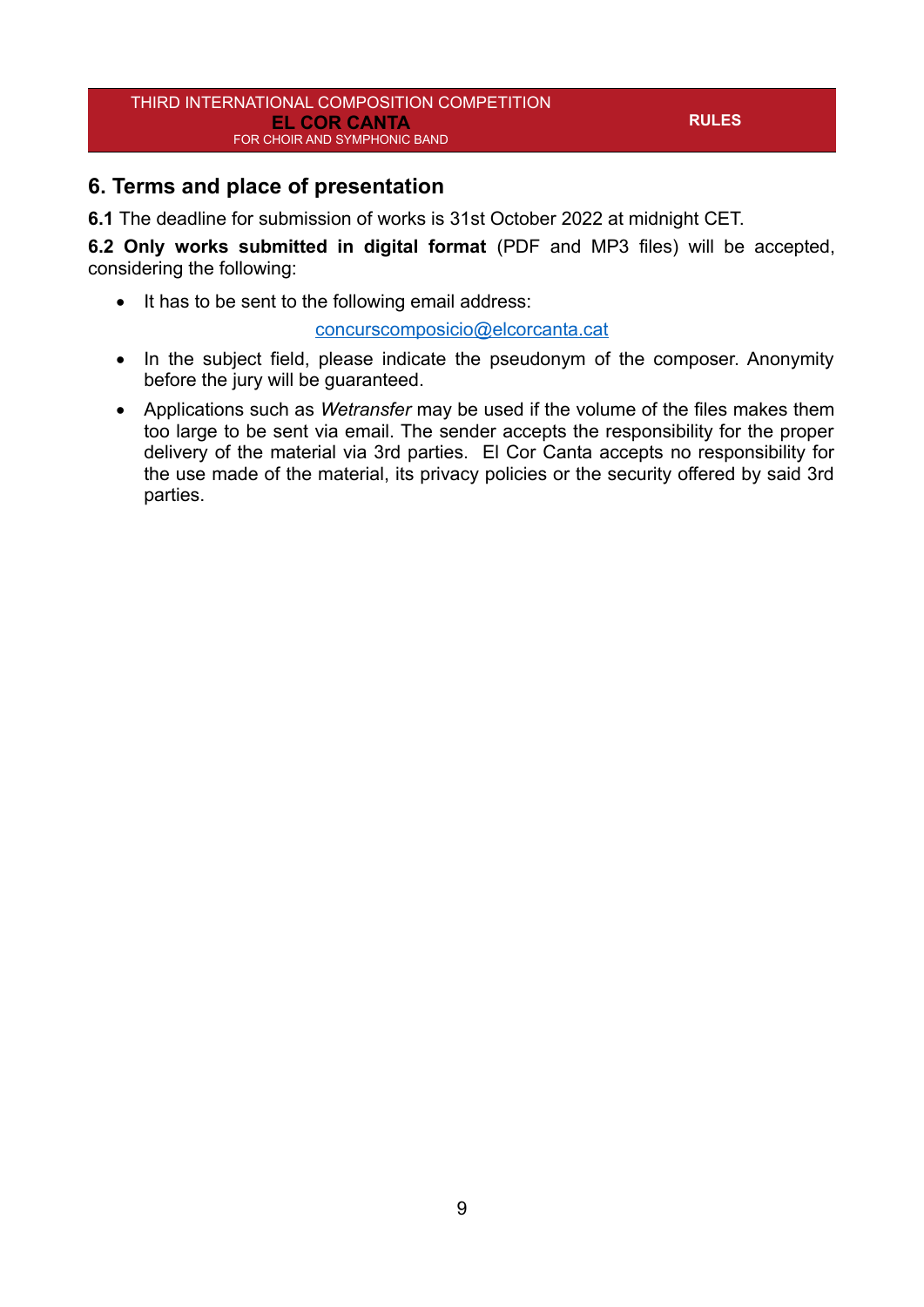## <span id="page-9-2"></span>**7. The Jury**

**7.1** The jury of this Third Composition Competition will be composed by the following internationally prestigious conductors, composers, and performers:

#### **President:**

[Antoni Ros Marbà,](https://ca.wikipedia.org/wiki/Antoni_Ros-Marb%C3%A0) orchestra conductor and composer. He has a deciding vote in case a tie needs to be broken.

#### **Members:**

[Salvador Brotons,](http://www.salvadorbrotons.org/) orchestra conductor and composer

[Elisenda Carrasco I Ribot](http://voxalba.cat/es/nuestra-directora/), orchestra and choir conductor. Current conductor of "El Cor Canta"

[Josep Vila i Casañas,](http://josepvila.net/) choir conductor and composer

[José R. Pascual-Vilaplana,](https://pascualvilaplana.com/biografia/) conductor of the Barcelona Municipal Band

Noé Cantú, bassoonist of the Barcelona Symphonic Orchestra ("Orquestra Simfònica de Barcelona i Nacional de Catalunya") and tenor in "El Cor Canta" and "Coral Càrmina".

#### • Secretary<sup>1</sup>:

Miquel Borlan, production manager for the association "El Cor Canta"

<sup>1</sup> Without a voice or vote, custodian of the material and guarantees its anonymity.

## <span id="page-9-1"></span>**8. The Winning Compositions**

**8.1** The jury will select a winning work from each category of the competition. It may also award an *honourable mention* to an unawarded work or **declare it void** if it considers that none of the works submitted meet the specified quality requirements.

## <span id="page-9-0"></span>**9. The Verdict**

**9.1** The jury will issue the verdict in a private act in Barcelona.

**9.2** It will then be communicated individually to the winners.

**9.3** Subsequently, the verdict will be made public as of November 30, 2022.

**9.4** Finally, it will be published in the media and in specialized magazines.

**9.5** The jury's verdict **will be final.**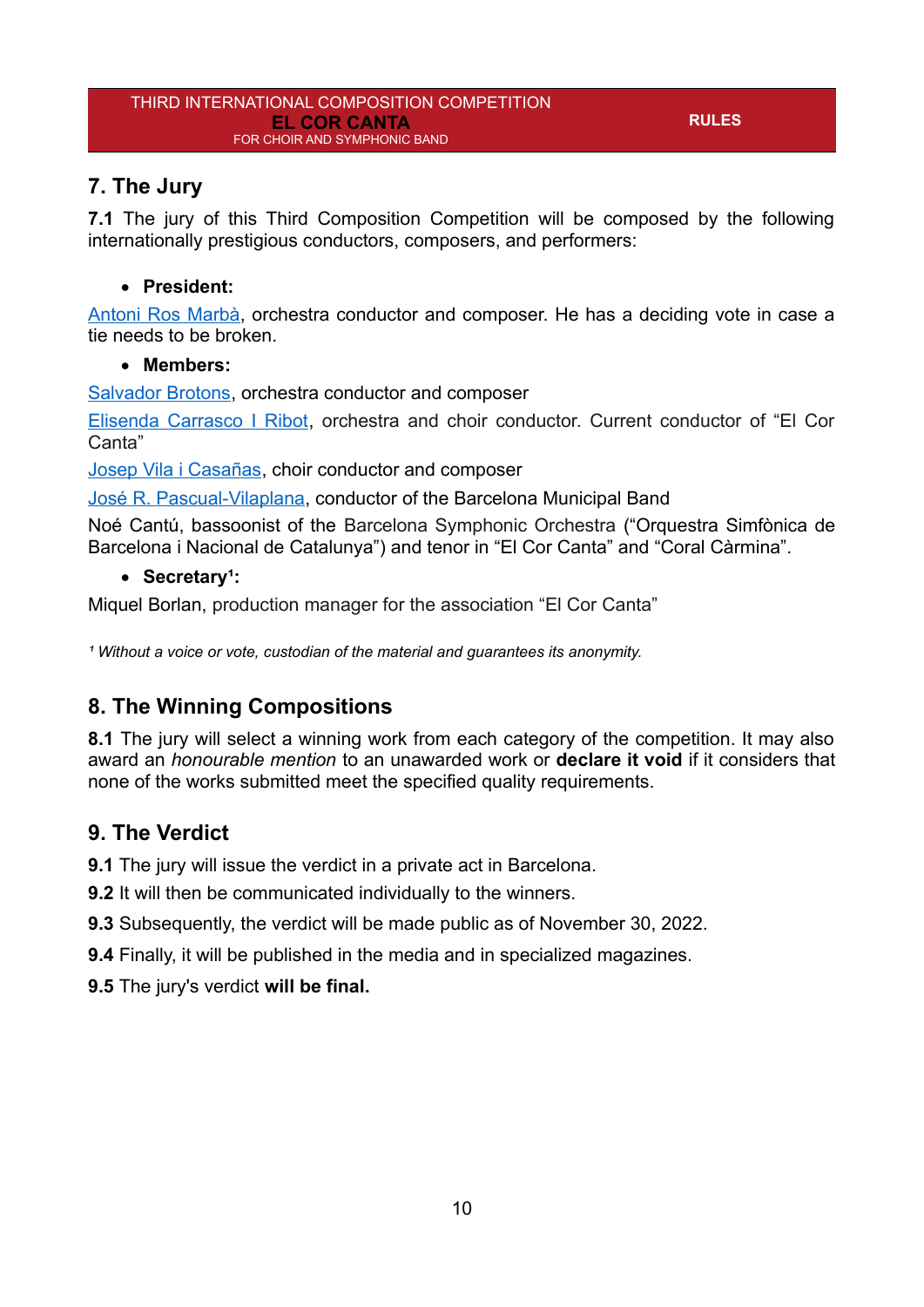### <span id="page-10-0"></span>**10. The Awards**

- **10.1 The winning work in the Professional category** will be acknowledged via:
	- **1. An economic endowment of 3,000 euros**, subject to current taxation, which will be made effective in the manner detailed in point 10.3 of these rules.
	- **2. The premiere of the Composition**, which will take place when the association El Cor Canta and the Barcelona Municipal Band decide, and which is expected to be in the spring of 2024 (if the circumstances allow it).
	- **3. The editing and publishing of the score** will be carried out by the publishing house [Brotons & Mercadal.](https://www.brotonsmercadal.com/)
	- **4. The recording of one of the concerts** of the premiere.
- **10.2 The winning work in the Young Composers** category will be acknowledged via:
	- **1. An economic endowment of 2,000 euros**, subject to current taxation, which will be made effective in the manner detailed in point 10.3 of these rules.
	- **2. The possible premiere of the Composition** will be subject to the criteria of the directors of El Cor Canta and the Barcelona Municipal Band**.**
	- **3. The editing and publishing of the score**, if the work is premiered, will be carried out by the publishing house Brotons & Mercadal.

**10.3 The economic endowments** of the awards will be paid as follows:

#### **PROFESSIONAL CATEGORY AWARD**

To be determined by a mixed and flexible formula which consists of the following:

A part of the award, defined as a "service lease" and valued at 1,200 euros, will be paid 90 days after the start of rehearsals.

Another part of the award, defined as a "copyright advance" and valued at 900 euros, will be paid 30 days after the last concert of the project has been performed.

Finally, to the two aforementioned amounts will be added the copyright paid by the SGAE (*Sociedad General de Autores y Editores* or *the Spanish Society of Authors and Publishers*) for the performances of the winning composition.

- The award will be supplemented by El Cor Canta so that the total will be 3,000€ should the sum of the three aforementioned quantities total less than 3,000€.
- Should the sum of the copyright paid by the SGAE to the first two concepts exceed the amount of 3,000 euros, the surplus will be entirely for the winner, without any supplement.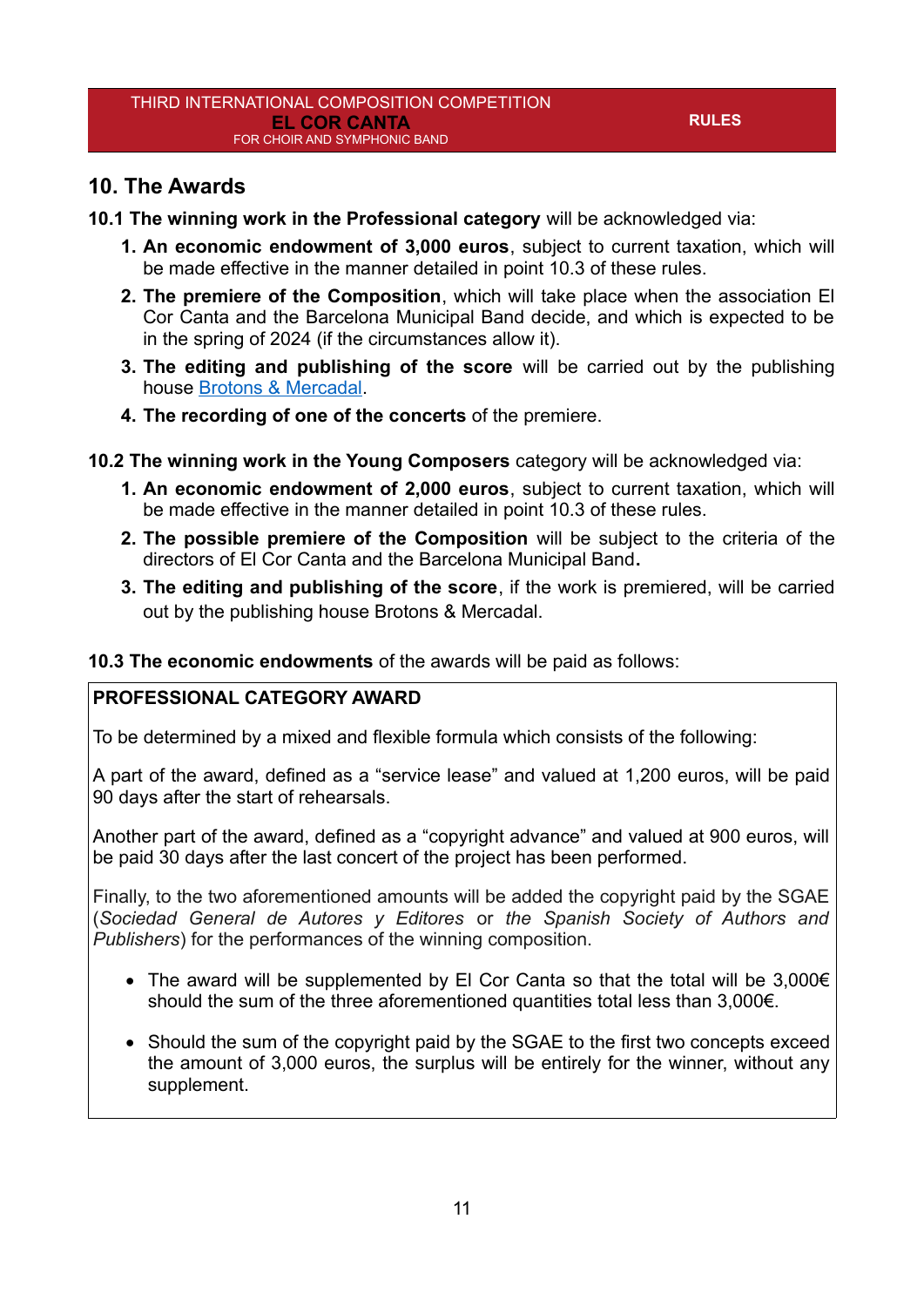#### **YOUNG COMPOSERS' CATEGORY AWARD**

*In the event that the work will not be premiered at the concerts performed by the El Cor Canta Association:*

The economic endowment of 2,000 euros will be paid in cash before 31/12/2024.

*In the event that the work will be premiered at the concerts performed by the El Cor Canta Association:*

To be determined by a mixed and flexible formula which consists of the following:

A part of the award, defined as a "service lease" and valued at 800 euros, will be paid 90 days after the start of rehearsals.

Another part of the award, defined as a "copyright advance" and valued at 600 euros, will be paid 30 days after the last concert of the project has been performed.

Finally, to the two aforementioned amounts will be added the copyright paid by the SGAE (Sociedad General de Autores y Editores or the Spanish Society of Authors and Publishers) for the performances of the winning composition.

- The award will be supplemented by El Cor Canta so that the total will be 2,000€ should the sum of the three aforementioned quantities total less than 2,000€.
- Should the sum of the copyright paid by the SGAE to the first two concepts exceed the amount of 2,000 euros, the surplus will be entirely for the winner, without any supplement.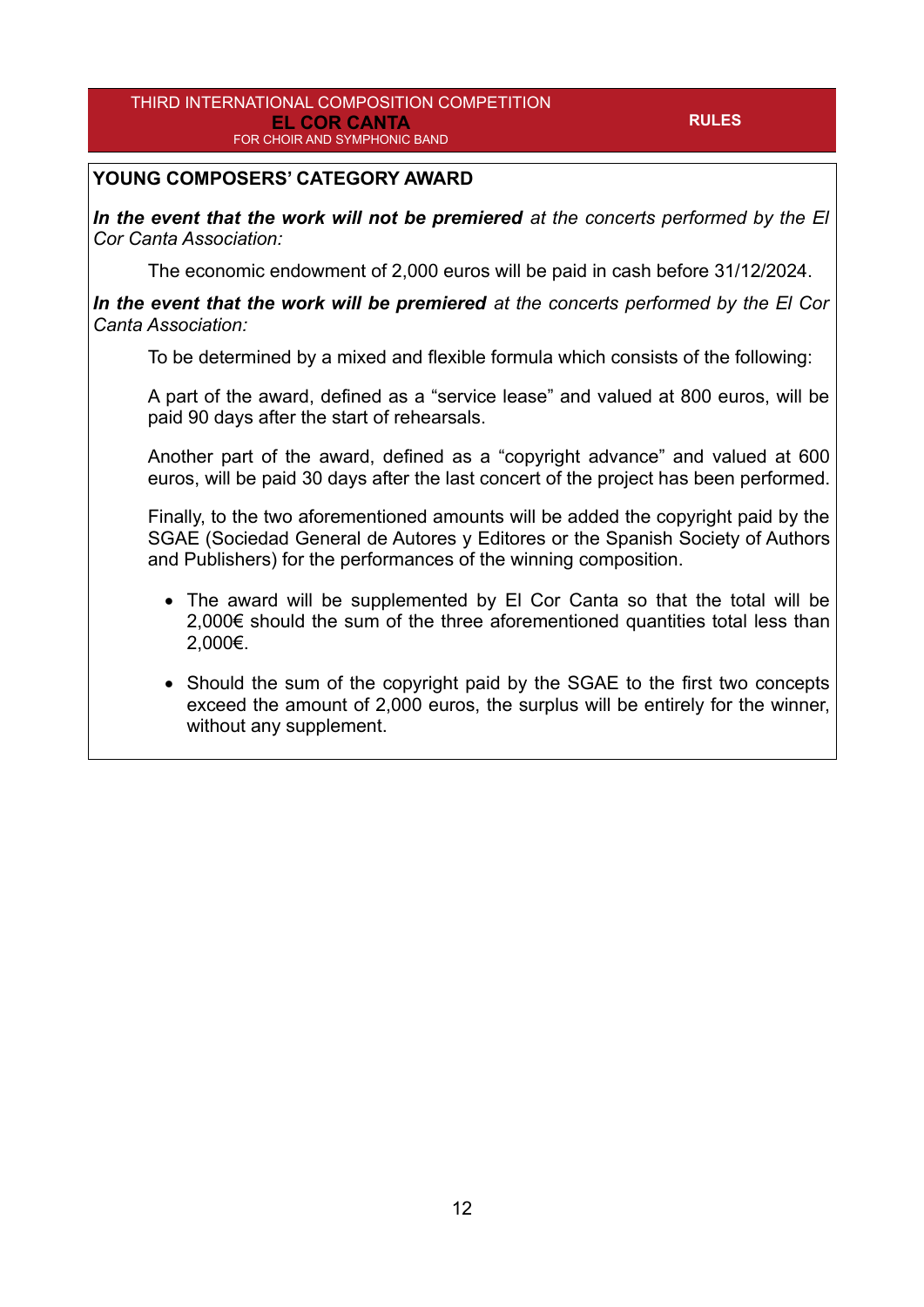#### <span id="page-12-3"></span>**11. Material**

**11.1** The winners must provide free of charge the material necessary for the performance of the musical work in the aforementioned premiere concerts.

## <span id="page-12-2"></span>**12. Editing Rights**

**12.1** The El Cor Canta Association reserves the exclusive right to publish the winning works for a period of **three years from the date of issuance of the** verdict. This will not affect the intellectual property rights, which will belong to the author for all other purposes.

#### <span id="page-12-1"></span>**13. Acceptance and interpretation of the rules**

**13.1** Participation in the Third International Composition Competition El Cor Canta for Choir and Symphonic Band presupposes acceptance of these rules.

**13.2** The interpretation and any aspect not anticipated in these rules will be resolved by the organization, after consulting the members of the jury, if necessary.

**13.3** The original document in Catalan of these bases is the only one that prevails before any error that can be detected in the transcripts or translations that are published.

#### <span id="page-12-0"></span>**Information and Contact**

# **El Cor Canta**

Ateneu El Poblet C. Nàpols, 268 08025 BARCELONA Catalunya - Spain [www.elcorcanta.cat/concurs](https://www.elcorcanta.cat/concurs) [concurscomposicio@elcorcanta.cat](mailto:concurscomposicio@elcorcanta.cat)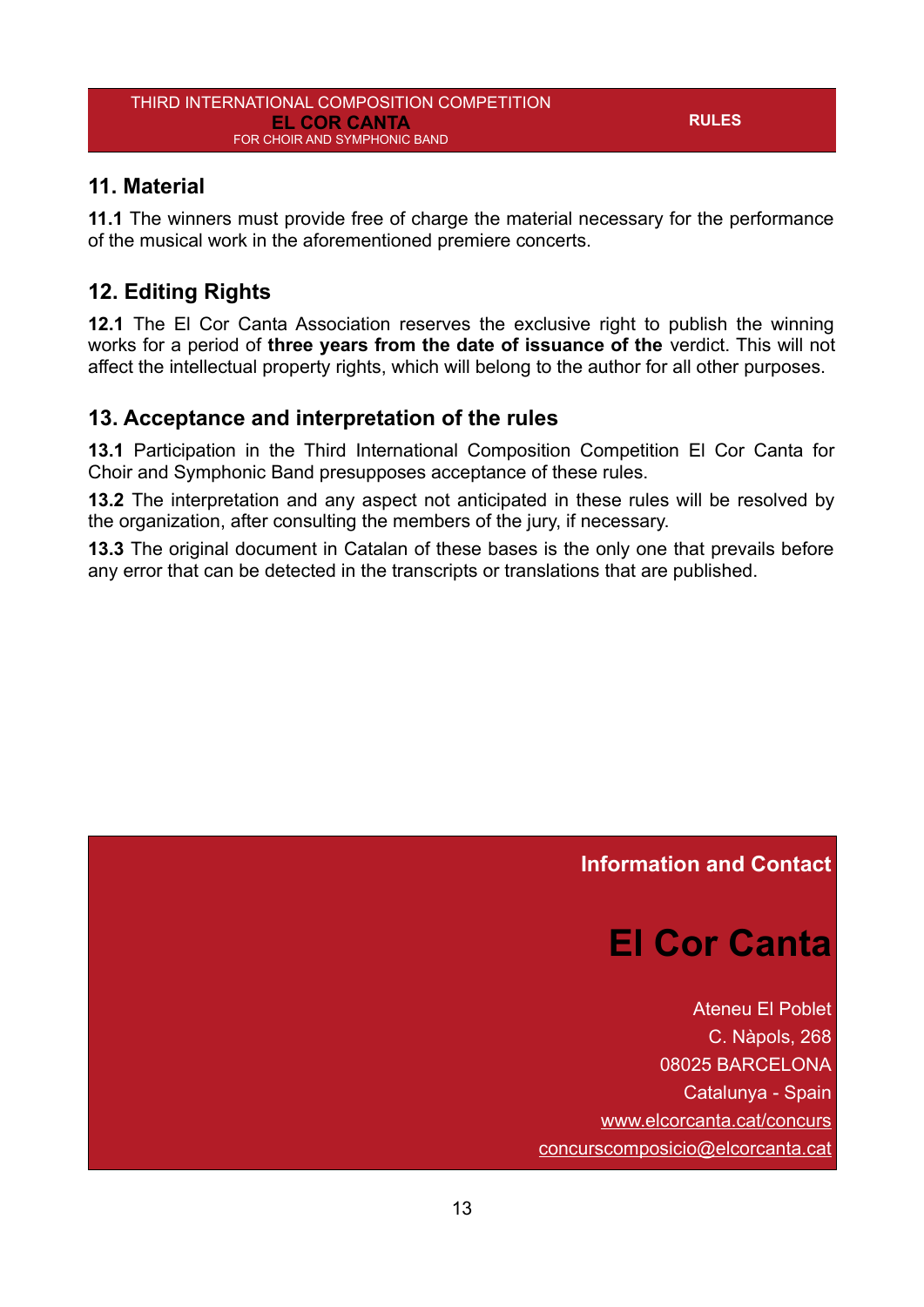# <span id="page-13-0"></span>**ANNEX A – Registration Form**

The following page is the registration form that must be completed and mailed with the material.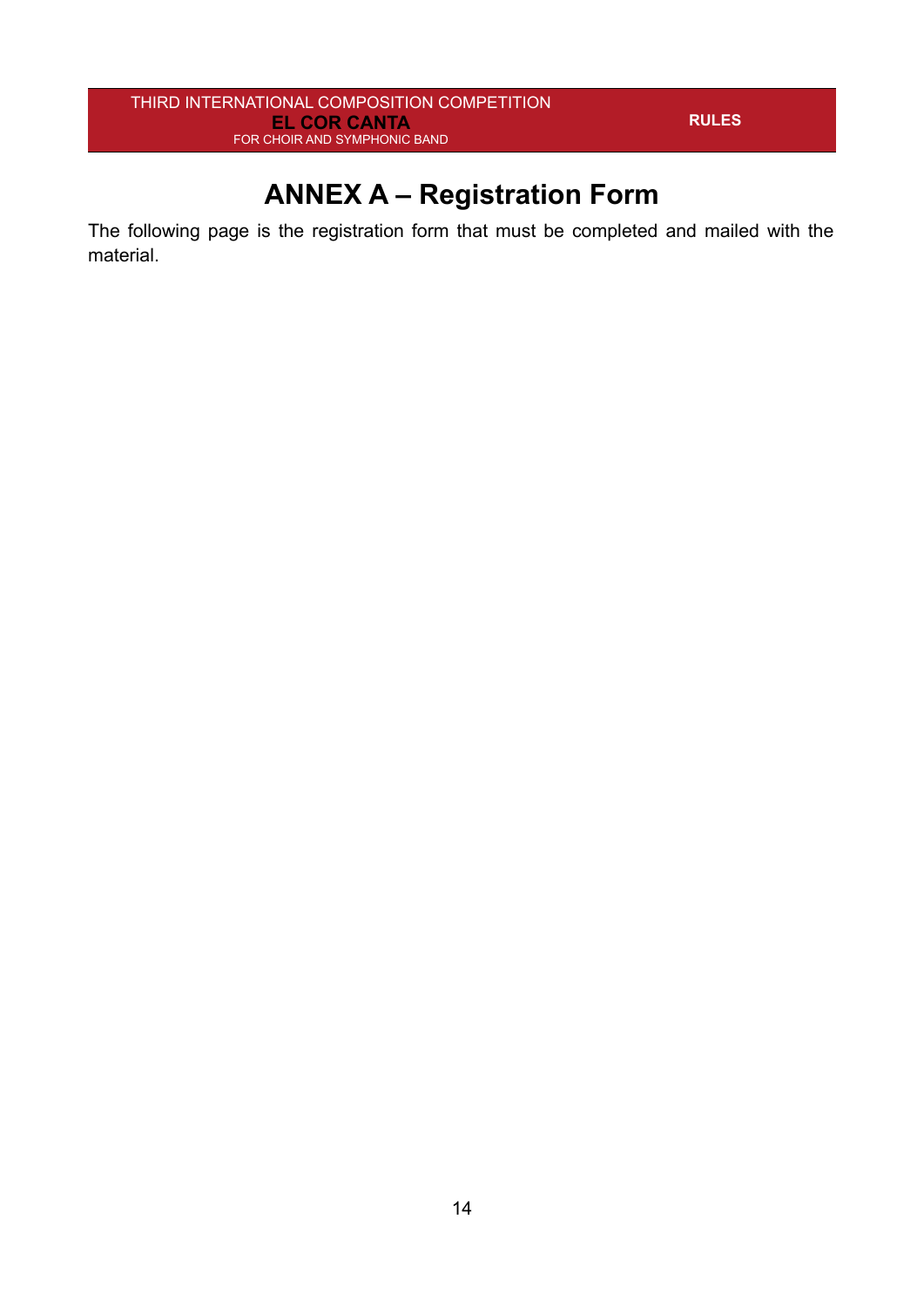

#### **BUTLLETA D'INSCRIPCIÓ / REGISTRATION FORM / FOLLETO DE INSCRIPCIÓN**

- 5. Participo al Tercer Concurs Internacional de Composició El Cor Canta per a Cor i Banda Simfònica amb l'obra indicada a sota. Certifico ser-ne l'autor i declaro conèixer i acceptar totalment les bases d'aquesta convocatòria.
- 6. I request to take part in the 3rd International Symphonic Band and Choral Music Competition El Cor Canta. I submit the work listed below, certify that I am the composer of said work and also that I accept the rules of this competition.
- 7. Participo en el Tercer Concurso Internacional de Composición El Cor Canta para Coro y Banda Sinfónica con la obra relacionada. Certifico ser su autor y declaro conocer y aceptar por completo las bases de la presente convocatoria.

#### **OBRA QUE PRESENTO / WORK SUBMITTED / OBRA QUE PRESENTO:**

Escriviu tanta informació com pugueu sobre l'obra

Write as much information as possible about the work / Indicar el máximo de datos de la obra.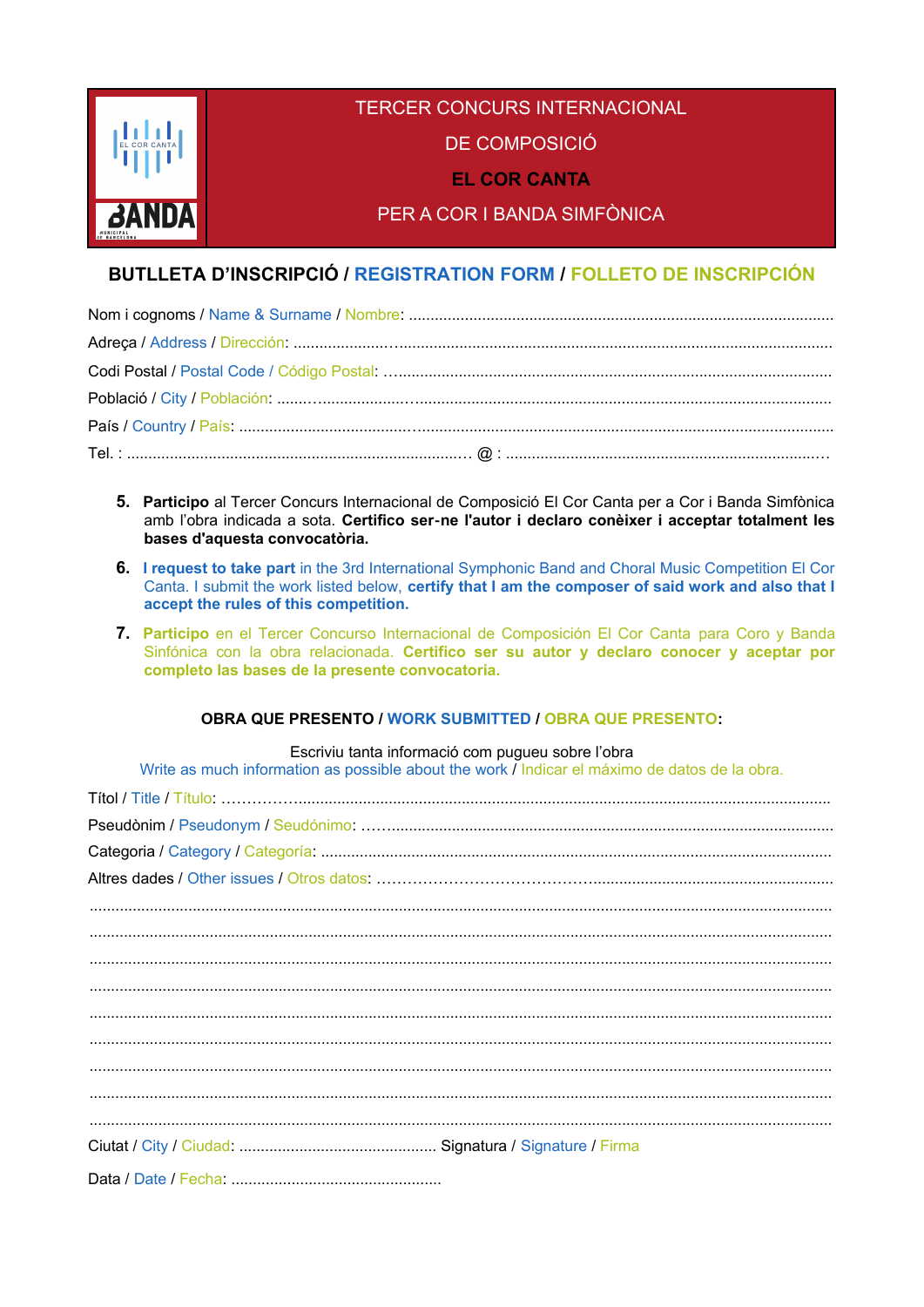# <span id="page-15-0"></span>**ANNEX B – Cover Page**

The following page is the cover page that should be used for the score.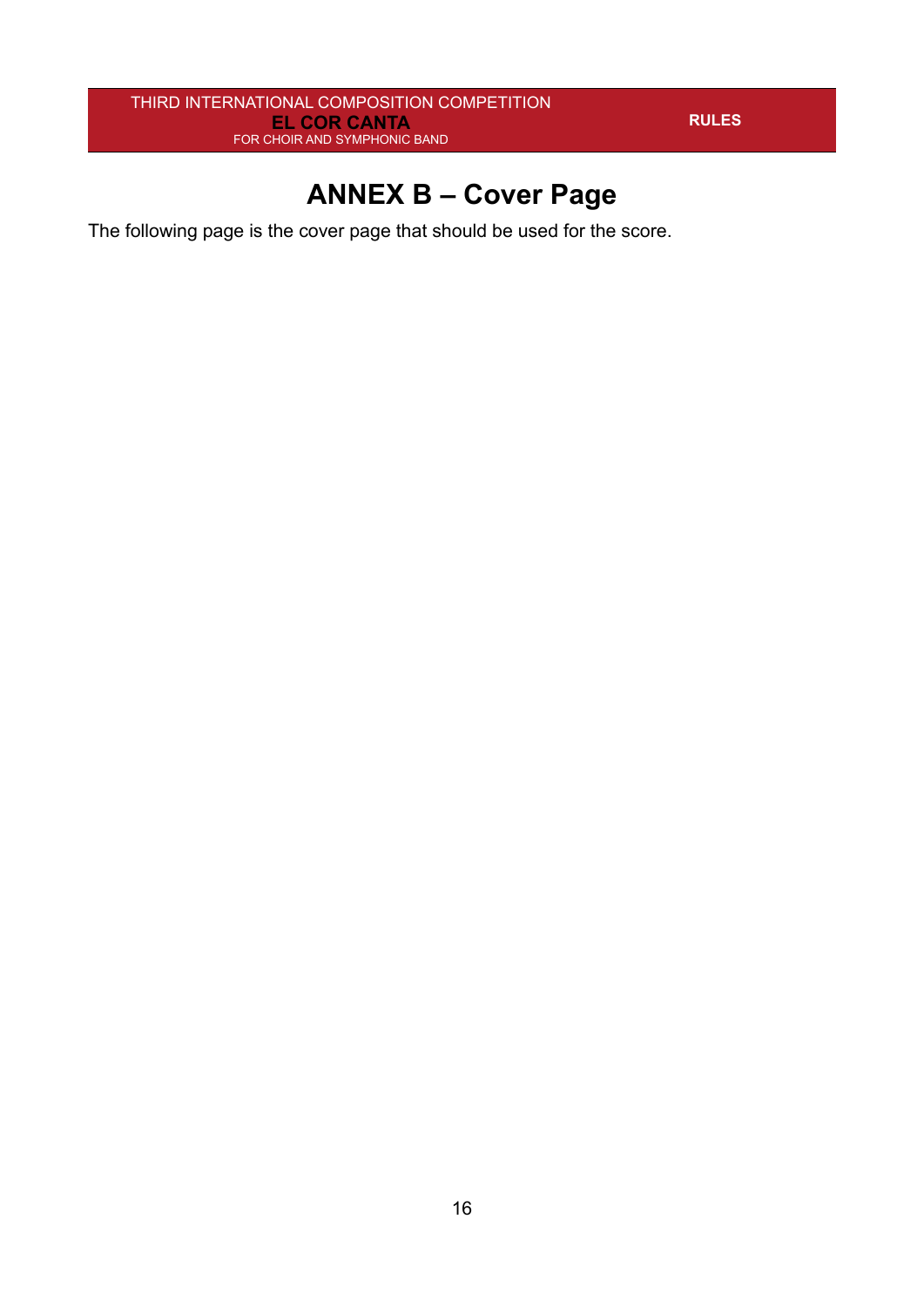

## TERCER CONCURS INTERNACIONAL

DE COMPOSICIÓ

**EL COR CANTA**

PER A COR I BANDA SIMFÒNICA

| <b>Pseudònim</b>            |  |
|-----------------------------|--|
|                             |  |
| <b>Pseudonym</b>            |  |
| <b>Seudónimo</b>            |  |
| <b>Títol</b>                |  |
|                             |  |
| <b>Title</b>                |  |
| <b>Título</b>               |  |
|                             |  |
| Categoria                   |  |
| <b>Category</b>             |  |
| <b>Categoría</b>            |  |
|                             |  |
| <b>Data</b>                 |  |
| <b>Date</b>                 |  |
| <b>Fecha</b>                |  |
|                             |  |
| Duració de l'obra           |  |
| <b>Duration of the work</b> |  |
| Duración de la obra         |  |
|                             |  |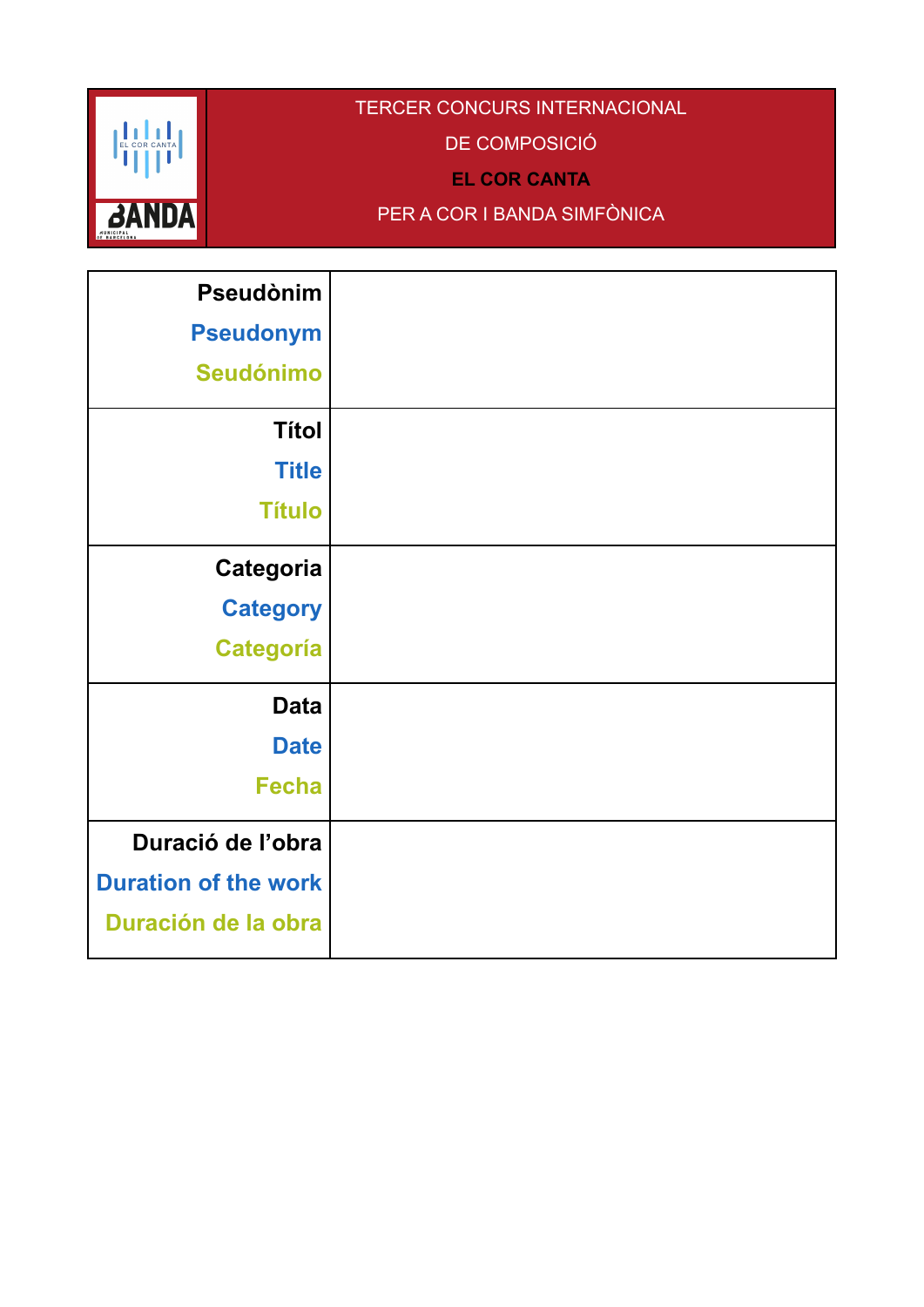# <span id="page-17-0"></span>**ANNEX C – Copyright Assignment Form**

The next page contains the copyright assignment document that must be submitted **only if the text used in the work is not copyright free according to local regulations**.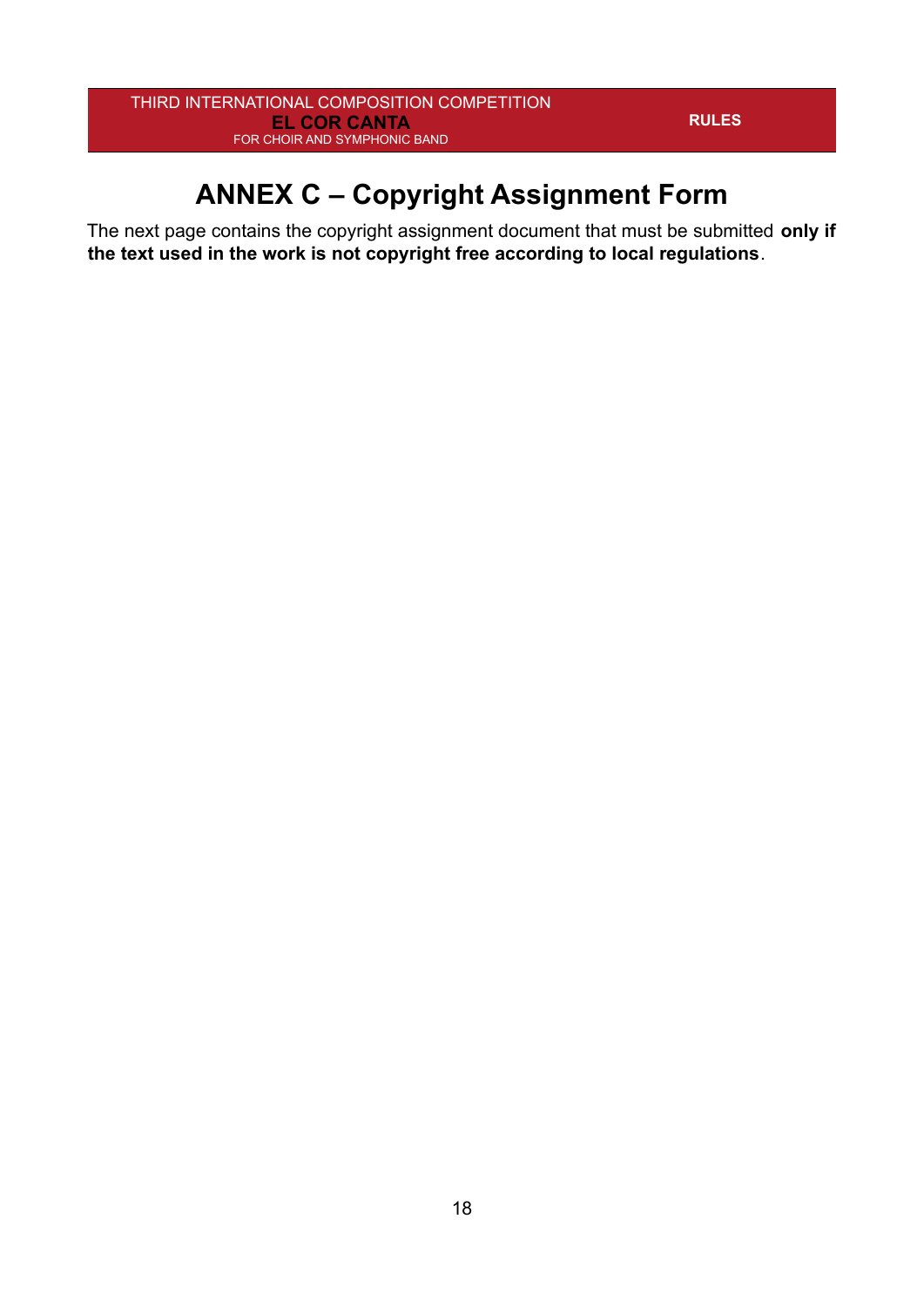

# **Assignment of copyright**

|                                                                                              | and residing at $\lfloor$ $\rfloor$ $\lfloor$ $\rfloor$ $\lfloor$ $\rfloor$ $\lfloor$ $\rfloor$ $\lfloor$ $\rfloor$ $\lfloor$ $\rfloor$ $\lfloor$ $\rfloor$ $\lfloor$ $\rfloor$ $\lfloor$ $\rfloor$ $\lfloor$ $\rfloor$ $\lfloor$ $\rfloor$ $\lfloor$ $\rfloor$ $\lfloor$ $\lfloor$ $\rfloor$ $\lfloor$ $\lfloor$ $\rfloor$ $\lfloor$ $\lfloor$ $\rfloor$ $\lfloor$ |
|----------------------------------------------------------------------------------------------|---------------------------------------------------------------------------------------------------------------------------------------------------------------------------------------------------------------------------------------------------------------------------------------------------------------------------------------------------------------------|
|                                                                                              |                                                                                                                                                                                                                                                                                                                                                                     |
|                                                                                              | and residing at $\frac{1}{2}$ = $\frac{1}{2}$ = $\frac{1}{2}$ = $\frac{1}{2}$ = $\frac{1}{2}$ = $\frac{1}{2}$ = $\frac{1}{2}$ = $\frac{1}{2}$ = $\frac{1}{2}$ = $\frac{1}{2}$ = $\frac{1}{2}$ = $\frac{1}{2}$ = $\frac{1}{2}$ = $\frac{1}{2}$ = $\frac{1}{2}$ = $\frac{1}{2}$ = $\frac{1}{2}$ =                                                                     |
| from the exclusively use of the text indicated as the text of the musical composition titled |                                                                                                                                                                                                                                                                                                                                                                     |
|                                                                                              |                                                                                                                                                                                                                                                                                                                                                                     |
|                                                                                              |                                                                                                                                                                                                                                                                                                                                                                     |

with which to enter the composition competition called by l'Associació El Cor Canta and the Banda Municipal de Barcelona.

The composer exonerates El Cor Canta and the Banda Municipal de Barcelona of any obligation derived from this assignment of copyright and also assumes all of the costs associated with this assignment.

Place: \_ \_ \_ \_ \_ \_ \_ \_ \_ \_ \_ \_ \_ \_ \_ Date: \_ \_ \_ \_ \_ \_ \_ \_ \_ \_ \_ \_ \_ \_ \_

**Signature**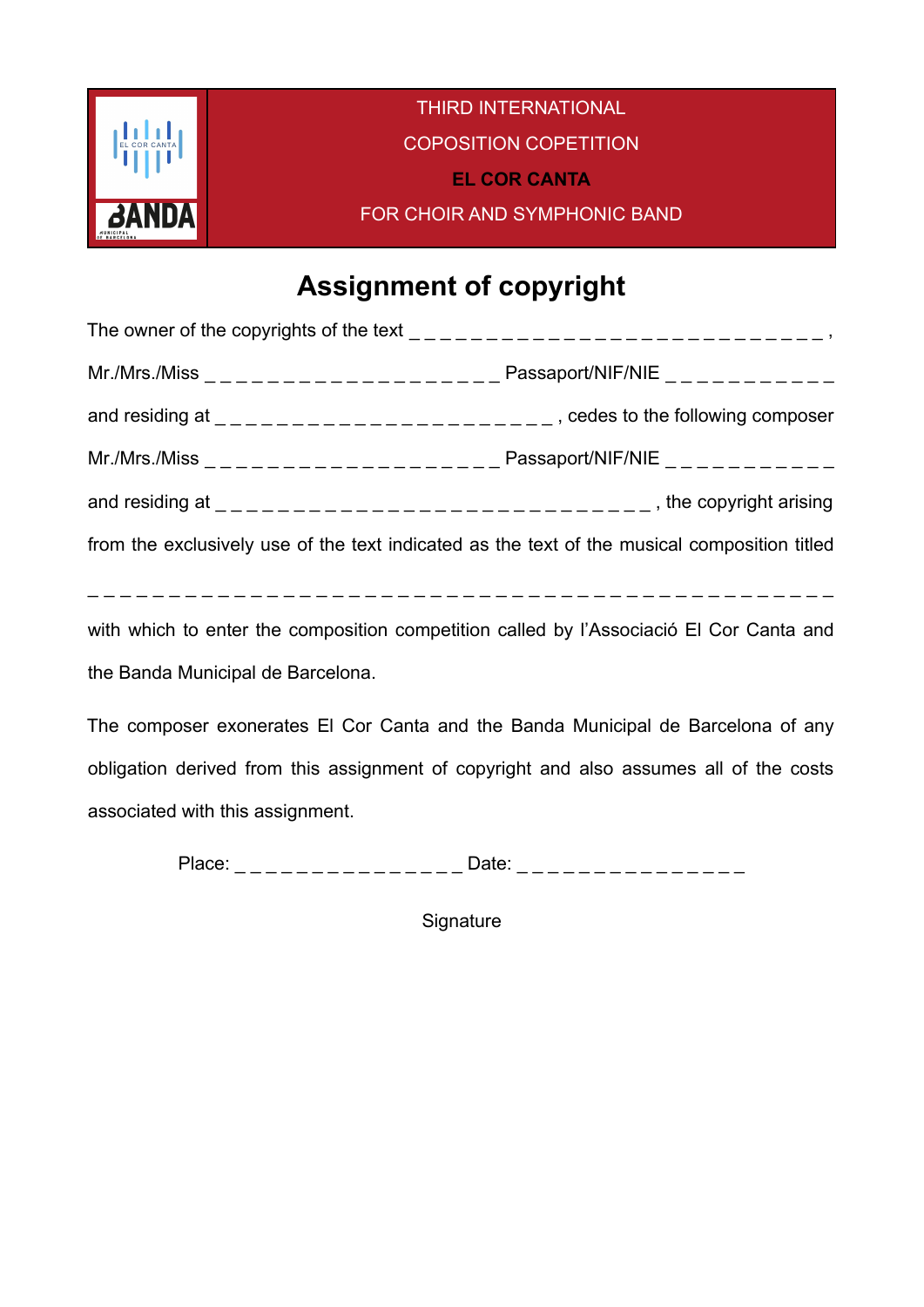# <span id="page-19-0"></span>**ANNEX D – Example of a DIN A4 format score**

The following pages show how the score should be presented in DIN-A4 format.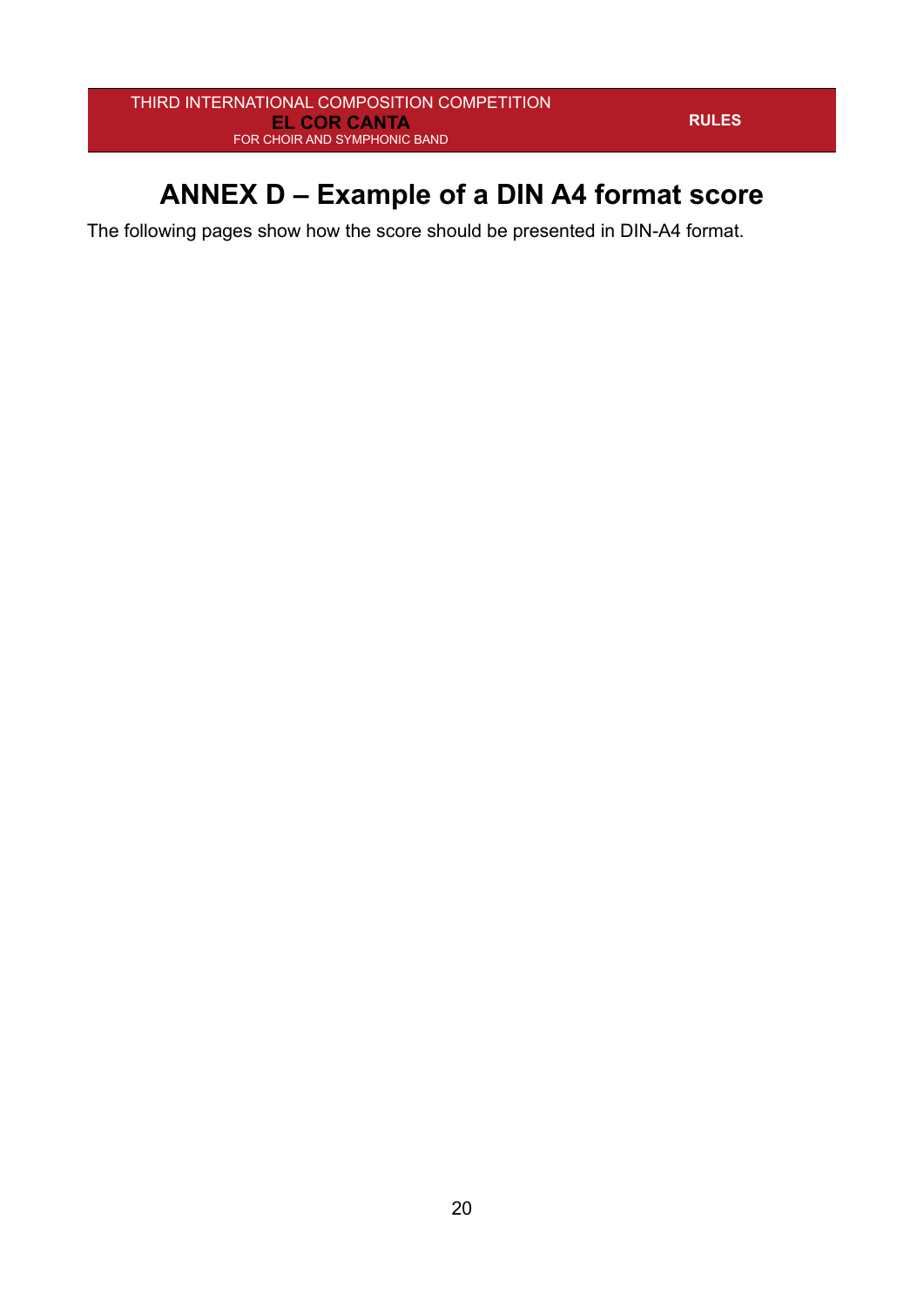Obra dedicada a El Cor Canta **GLORIA** 

ALBERT GUINOVART



Copyright  $\odot$  2018 Albert Guinovart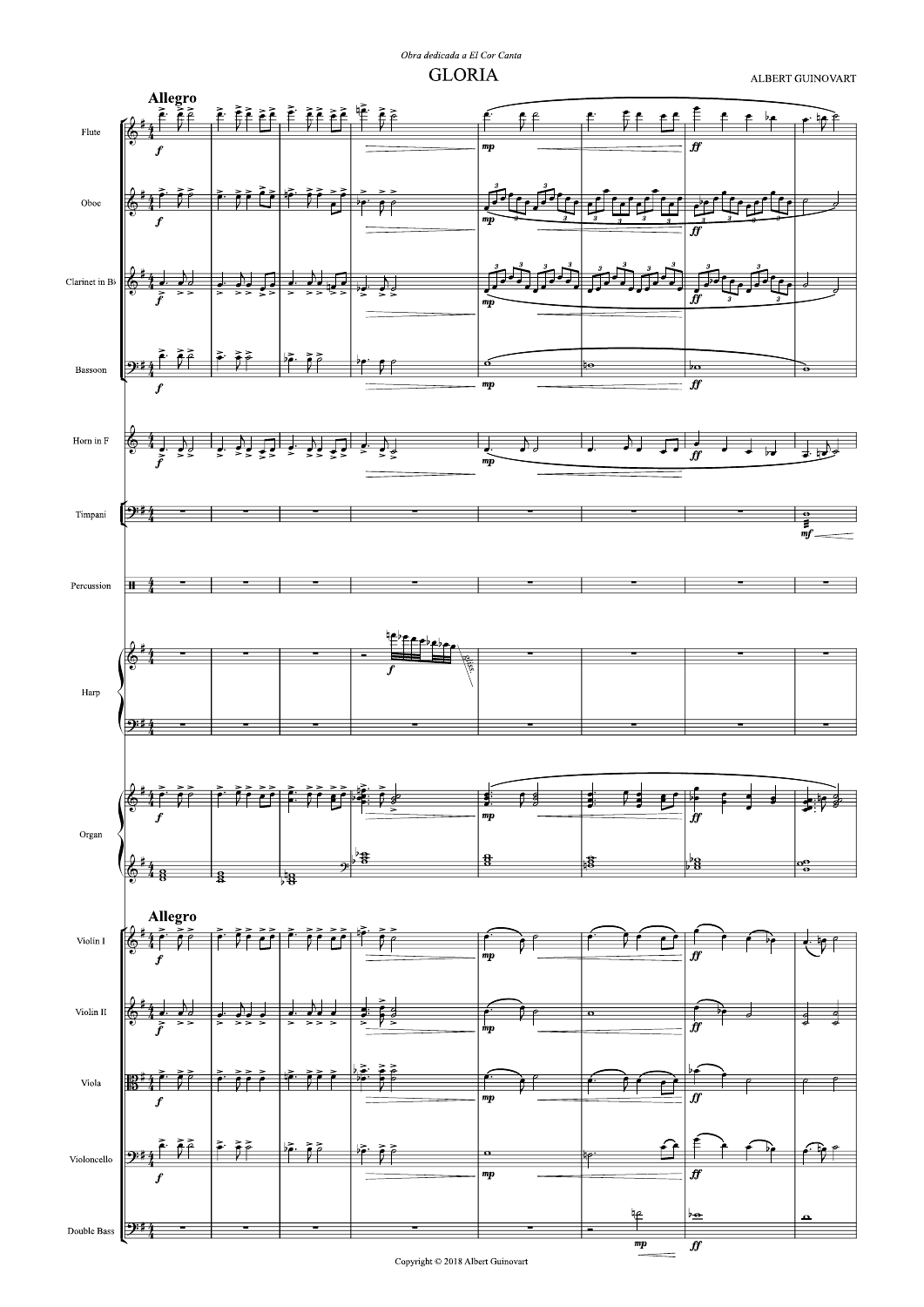Gloria